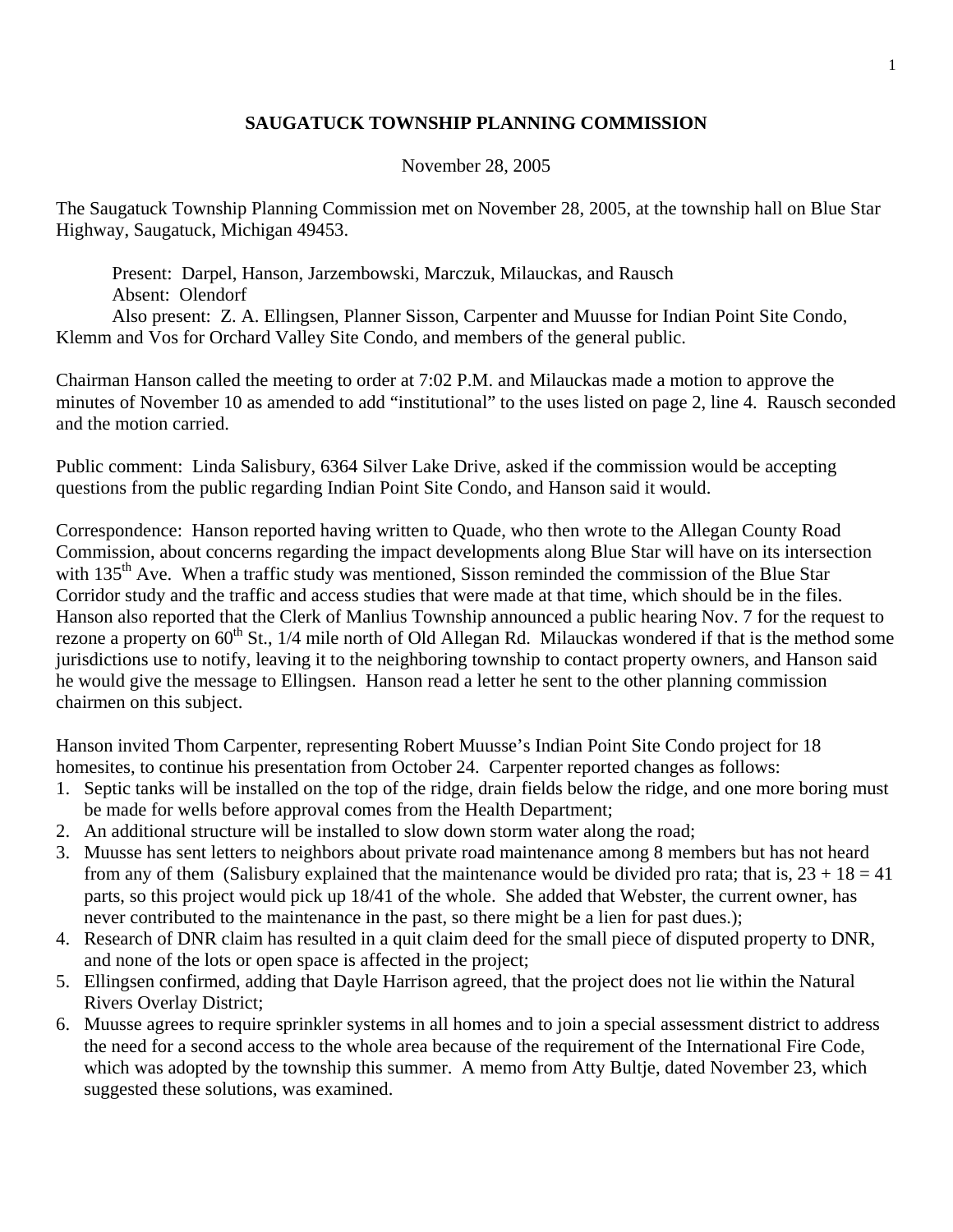Salisbury presented a map of the entire 500-600 acre area showing the numbers of developments on a dead-end road, containing 165-180 houses, the majority of which were constructed before the year 2000. In opposition to Atty Bultje's assumption in his memo, she said the only development approved since 2000 was Lighthouse Point. There remains enough undeveloped property for another 200 homes. She said her concern is for health and safety for residents in emergency situations. She added that several of the reserve tanks for septic go down to 590' elevation, within 3 feet of the flooding she experienced when the Allegan Dam was opened. When Milauckas asked her what she suggested to do about a second access, she said she thought development should be stopped.

There was a feeling among the commissioners that the access issue should be studied by the township board, this commission and the fire department together. Carpenter pointed out that there have been land divisions and individual construction permits issued in that area since the IFC code was adopted.

Harrison reviewed the beginnings of the density problem and said increased green space and no-cut areas next to the river should be included with the increases to lot sizes. He thought this plan for Indian Point was potentially more destructive than earlier plans for the PUD.

Hanson reviewed the conditions made by this commission on the proposed Indian Point PUD in October. Hanson reviewed also the procedure so far on this project and concluded that advice from the planner and attorney is that it meets the ordinances; therefore, the PC should proceed in some manner toward a preliminary approval. Hanson said he does not think the IFC says there should be no development in this area, as Fire Inspector Janik has stated in his letter of October 19, but rather that if the developer plans without considering two accesses if possible in such an area as the one in question, that violates the IFC. A question came up about whether the township board actually studied the IFC before adopting it, whether it now becomes part of the Zoning Ordinance and must be enforced, and whether the Fire Chief can veto a PC decision on development. Ellingsen said he could ask for a legal opinion if the Fire Chief vetoed.

Rausch made a motion to approve the preliminary plan of Indian Point Site Condo, dated 9/26/05, with the following conditions:

- 1. Approval from the Health Department with confirmation letter on the relocation of septic tanks on top of the bluff and on septic-well separation;
- 2. Approval from the Drain Commission;
- 3. Interior sprinkler systems be required in residences;
- 4. Agreement to special assessment district for developing adequate access to the development, which might mean road and right-of-way improvement and underground utilities;
- 5. Approval of Fire Marshall or legal counsel that this development can proceed in satisfaction of the intent of the International Fire Code despite the lack of additional access routes to the entire Indian Point neighborhood;
- 6. Existing road maintenance agreement for Silver Lake Drive be continued;
- 7. Pedestrian path provided between lots #13 and #14;
- 8. Restrictions be made on deeds to require perpetual preservation of open space;
- 9. Use and maintenance agreements be made for Red Oak Drive;
- 10. Quit claim deed be given to DNR as result of revision of legal description; and
- 11. Maximum of 40-foot clearing for Red Oak Drive, except where necessary to avoid large trees.

Marczuk seconded the motion and a roll call vote produced a unanimous approval.